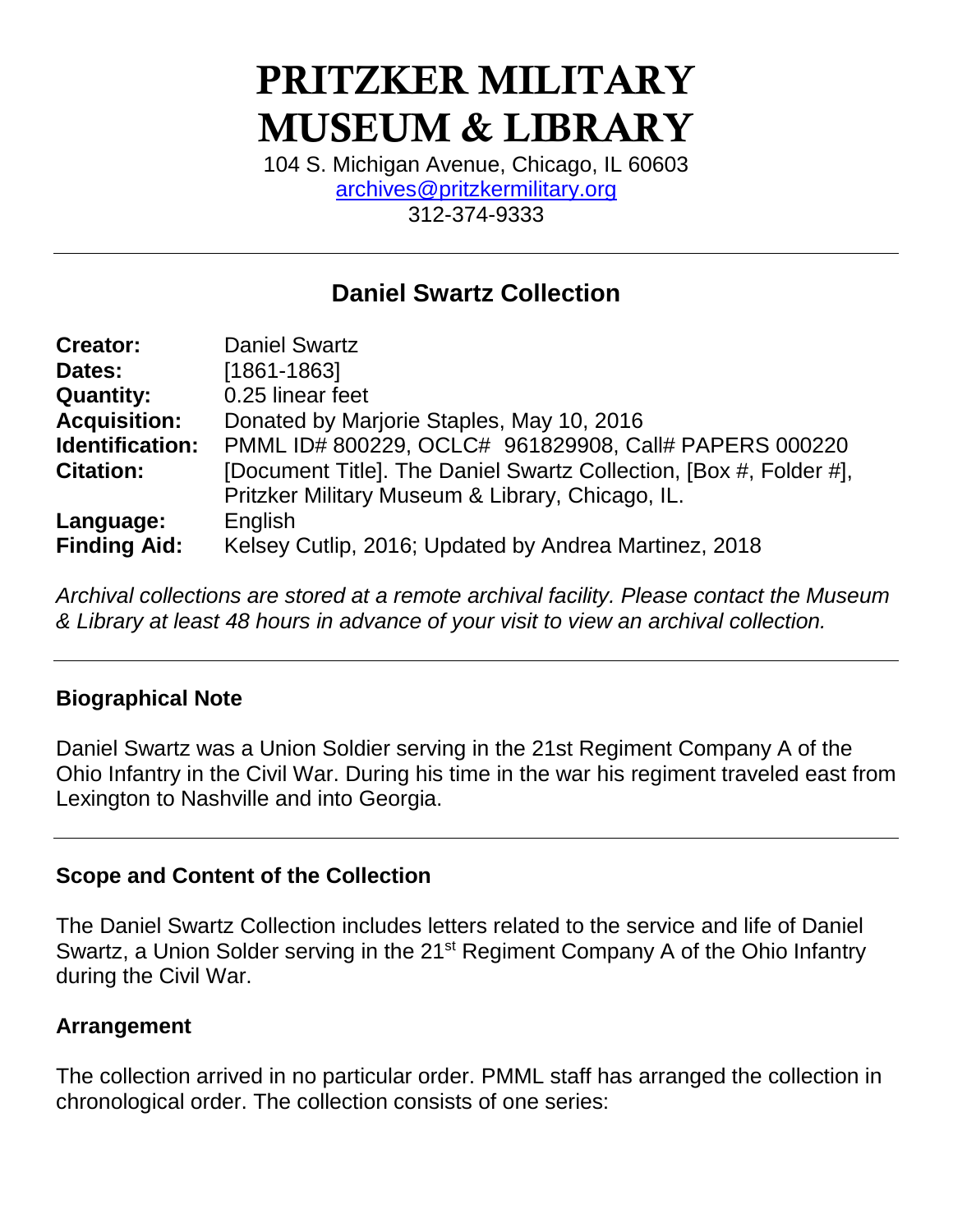#### **Series One: Correspondence**

This series consists of correspondence from Daniel Swartz, primarily to his sister Rebecca. One letter included is to his entire family. The letters date from 1861 to 1863.

# **Rights**

Copyrights held by Marjorie Staples were transferred to the Pritzker Military Museum & Library. All other rights are held by the author or publisher. Users assume responsibility for following copyright laws as established by US Code Title 17.

# **Key Subjects**

This collection is indexed under the following headings in the Library's online catalog. Researchers interested in materials about related topics, persons, or places should search the catalog using these subject headings.

#### **Subjects:**

United States -- History -- Civil War. Soldiers--United States-- Correspondence. United States. -- Army. -- Ohio Infantry Regiment, 21st (1861-1865)

#### **Container List**

| Box | <b>Folder</b> | Item ID#  | Title                                                                                                                                                                                                                                               | <b>Dates</b>                |
|-----|---------------|-----------|-----------------------------------------------------------------------------------------------------------------------------------------------------------------------------------------------------------------------------------------------------|-----------------------------|
|     | 1             |           | <b>Correspondence</b>                                                                                                                                                                                                                               | $1/14/1861 -$<br>12/15/1863 |
|     |               | 800229001 | Letter from Daniel Swartz to his sister<br>Rebecca. Letter speaks about pants he<br>received, letters from home he received,<br>getting new provisions at camp, and<br>Daniel's hopes to take or kill rebels at<br>Bolen Green, and Nashville Tenn. | 1/14/1861                   |
|     |               | 800229002 | Letter from Daniel to Rebecca. Letter<br>speaks about marching east from<br>Lexington through Clark County and eating<br>a meal prepared by the union people there,<br>going through Montgomery County and                                          | 10/25/1861                  |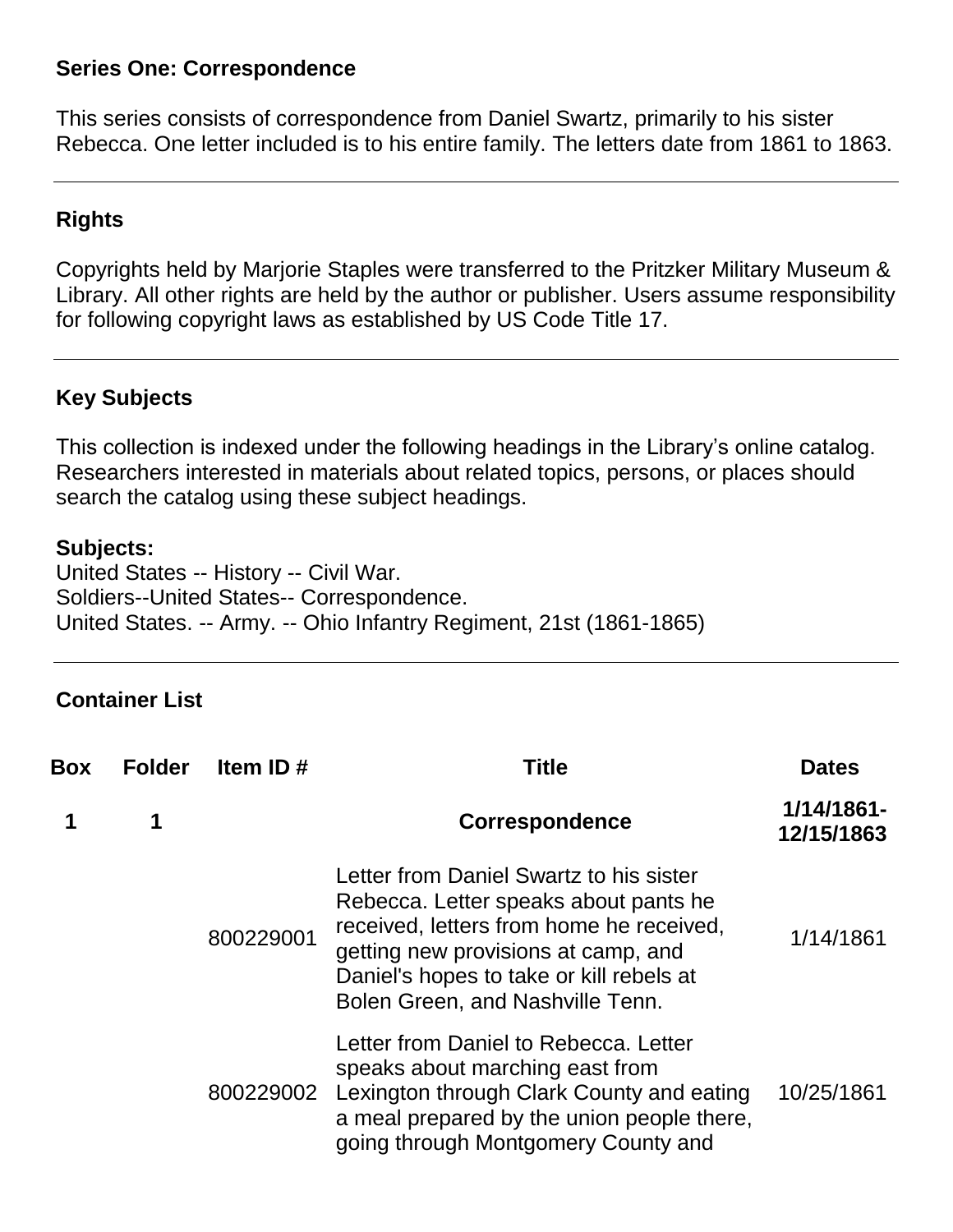|           | Bass County and are currently in Wolf<br>County. Also speaks in general of the war<br>and life in the service.                                                                                                                                                                    |            |
|-----------|-----------------------------------------------------------------------------------------------------------------------------------------------------------------------------------------------------------------------------------------------------------------------------------|------------|
| 800229003 | Letter from Daniel to Family. Gives an<br>account of the movements of his<br>regiments, and life as a soldier.                                                                                                                                                                    | 11/26/1861 |
| 800229004 | Letter from Daniel to Rebecca. Letter<br>discusses the letters he has received from<br>home, and life in the service.                                                                                                                                                             | 11/30/1861 |
| 800229005 | Letter from Daniel to Rebecca. Letter<br>discusses events happening back at home,<br>and life/travels in the army.                                                                                                                                                                | 2/9/1862   |
| 800229006 | Letter from Daniel to Rebecca. Letter<br>speaks about the letters he has received<br>from home, wanting to go to school after<br>the war is over and life in camp four miles<br>east of Nashville.                                                                                | 3/8/1862   |
| 800229007 | Letter from Daniel to Rebecca. Letter<br>speaks about marching east from<br>Lexington through Clark County and eating<br>a meal prepared by the union people there,<br>going through Montgomery County and<br>Bass County and are currently in Wolf<br>County. Also speaks in gen | 6/1/1862   |
| 800229008 | Letter from Daniel to Rebecca. Letter<br>speaks about writing home, the death of a<br>friend, marching to Athens Georgia, life in<br>the Army, and love.                                                                                                                          |            |
| 800229009 | Letter from Daniel to Rebecca. Letter<br>speaks about receiving letters from home,<br>apologizes for neglecting his sister, and life<br>in the army.                                                                                                                              | 8/5/1862   |
| 800229010 | Envelope                                                                                                                                                                                                                                                                          | 8/12/1862  |
| 800229011 | Letter from Daniel to Rebecca. Letter<br>speaks about the letters he received from<br>his sister, and speaks about losing a love<br>and not treating his sister properly.                                                                                                         | 7/7/1862   |